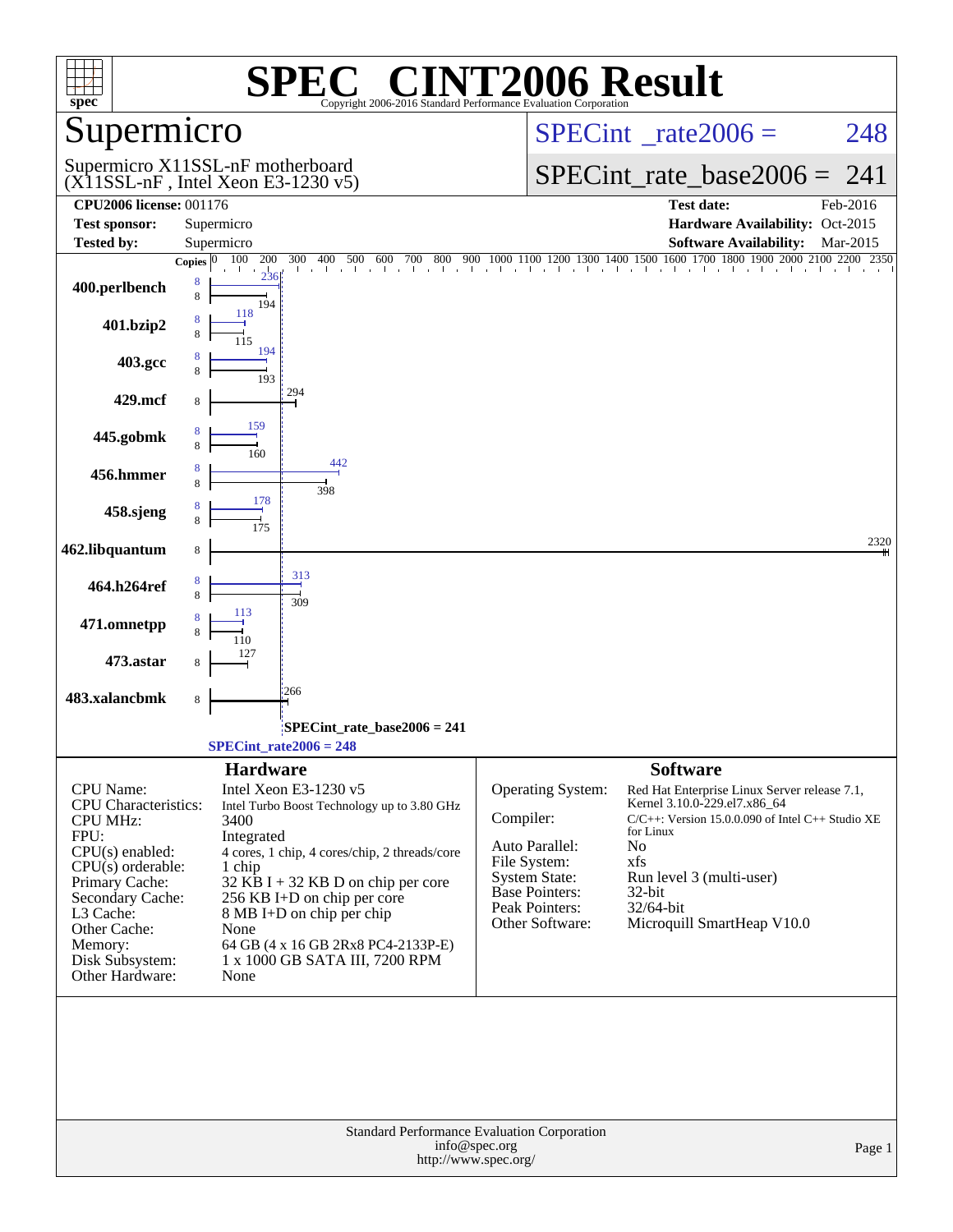

### Supermicro

#### (X11SSL-nF , Intel Xeon E3-1230 v5) Supermicro X11SSL-nF motherboard

SPECint rate $2006 = 248$ 

## [SPECint\\_rate\\_base2006 =](http://www.spec.org/auto/cpu2006/Docs/result-fields.html#SPECintratebase2006)  $241$

**[CPU2006 license:](http://www.spec.org/auto/cpu2006/Docs/result-fields.html#CPU2006license)** 001176 **[Test date:](http://www.spec.org/auto/cpu2006/Docs/result-fields.html#Testdate)** Feb-2016 **[Test sponsor:](http://www.spec.org/auto/cpu2006/Docs/result-fields.html#Testsponsor)** Supermicro Supermicro **[Hardware Availability:](http://www.spec.org/auto/cpu2006/Docs/result-fields.html#HardwareAvailability)** Oct-2015 **[Tested by:](http://www.spec.org/auto/cpu2006/Docs/result-fields.html#Testedby)** Supermicro **Supermicro [Software Availability:](http://www.spec.org/auto/cpu2006/Docs/result-fields.html#SoftwareAvailability)** Mar-2015

#### **[Results Table](http://www.spec.org/auto/cpu2006/Docs/result-fields.html#ResultsTable)**

|                                                                                                          | <b>Base</b>   |                |            |                |            |                |                  |               | <b>Peak</b>    |              |                |              |                |              |  |
|----------------------------------------------------------------------------------------------------------|---------------|----------------|------------|----------------|------------|----------------|------------------|---------------|----------------|--------------|----------------|--------------|----------------|--------------|--|
| <b>Benchmark</b>                                                                                         | <b>Copies</b> | <b>Seconds</b> | Ratio      | <b>Seconds</b> | Ratio      | <b>Seconds</b> | Ratio            | <b>Copies</b> | <b>Seconds</b> | <b>Ratio</b> | <b>Seconds</b> | <b>Ratio</b> | <b>Seconds</b> | <b>Ratio</b> |  |
| 400.perlbench                                                                                            |               | 403            | 194        | 403            | 194        | 403            | 194 <sub>l</sub> | 8             | 331            | 236          | 331            | 236          | 331            | 236          |  |
| 401.bzip2                                                                                                |               | 672            | 115        | 672            | <u>115</u> | 671            | 115              | 8             | 652            | 118          | 654            | 118          | 652            | <b>118</b>   |  |
| $403.\mathrm{gcc}$                                                                                       |               | 332            | 194        | 334            | 193        | 334            | <b>193</b>       | 8             | 333            | 193          | 332            | 194          | 331            | 194          |  |
| $429$ .mcf                                                                                               |               | 249            | 293        | 249            | 294        | 248            | 294              | 8             | 249            | 293          | 249            | 294          | 248            | 294          |  |
| 445.gobmk                                                                                                |               | 522            | 161        | 523            | 160        | 523            | 160l             | 8             | 529            | <u>159</u>   | 529            | 159          | 529            | 159          |  |
| 456.hmmer                                                                                                |               | 187            | 398        | 188            | 398        | 187            | <b>398</b>       | 8             | 169            | 441          | 169            | 442          | 169            | 443          |  |
| $458$ .sjeng                                                                                             |               | 554            | <b>175</b> | 554            | 175        | 554            | 175              | 8             | 544            | 178          | 544            | 178          | 543            | 178          |  |
| 462.libquantum                                                                                           |               | 71.5           | 2320       | 71.4           | 2320       | 71.0           | 2330             | 8             | 71.5           | 2320         | 71.4           | 2320         | 71.0           | 2330         |  |
| 464.h264ref                                                                                              |               | 573            | 309        | 573            | 309        | 573            | 309              | 8             | 567            | 312          | 566            | 313          | 566            | 313          |  |
| 471.omnetpp                                                                                              |               | 456            | 110        | 455            | <b>110</b> | 454            | 11 <sub>0</sub>  | 8             | 445            | 112          | 443            | 113          | 444            | <u>113</u>   |  |
| 473.astar                                                                                                |               | 441            | 127        | 440            | 128        | 442            | 127              | 8             | 441            | 127          | 440            | 128          | 442            | 127          |  |
| 483.xalancbmk                                                                                            | 8             | 207            | 266        | 208            | <b>266</b> | 208            | 265              | 8             | 207            | 266          | 208            | 266          | 208            | 265          |  |
| Results appear in the order in which they were run. Bold underlined text indicates a median measurement. |               |                |            |                |            |                |                  |               |                |              |                |              |                |              |  |

#### **[Submit Notes](http://www.spec.org/auto/cpu2006/Docs/result-fields.html#SubmitNotes)**

 The taskset mechanism was used to bind copies to processors. The config file option 'submit' was used to generate taskset commands to bind each copy to a specific processor. For details, please see the config file.

#### **[Operating System Notes](http://www.spec.org/auto/cpu2006/Docs/result-fields.html#OperatingSystemNotes)**

Stack size set to unlimited using "ulimit -s unlimited"

#### **[Platform Notes](http://www.spec.org/auto/cpu2006/Docs/result-fields.html#PlatformNotes)**

Standard Performance Evaluation Corporation [info@spec.org](mailto:info@spec.org) As tested, the system used a Supermicro CSE-113MFAC2-R606CB chassis. The chassis is configured with 2 PWS-606P-1R redundant power supply, 1 SNK-P0046P heatsink, as well as 4 FAN-0154L4 middle cooling fan. Sysinfo program /home/cpu2006/config/sysinfo.rev6914 \$Rev: 6914 \$ \$Date:: 2014-06-25 #\$ e3fbb8667b5a285932ceab81e28219e1 running on localhost.localdomain Thu Feb 4 04:11:44 2016 This section contains SUT (System Under Test) info as seen by some common utilities. To remove or add to this section, see: <http://www.spec.org/cpu2006/Docs/config.html#sysinfo> From /proc/cpuinfo model name : Intel(R) Xeon(R) CPU E3-1230 v5 @ 3.40GHz 1 "physical id"s (chips) 8 "processors" cores, siblings (Caution: counting these is hw and system dependent. The following excerpts from /proc/cpuinfo might not be reliable. Use with Continued on next page

<http://www.spec.org/>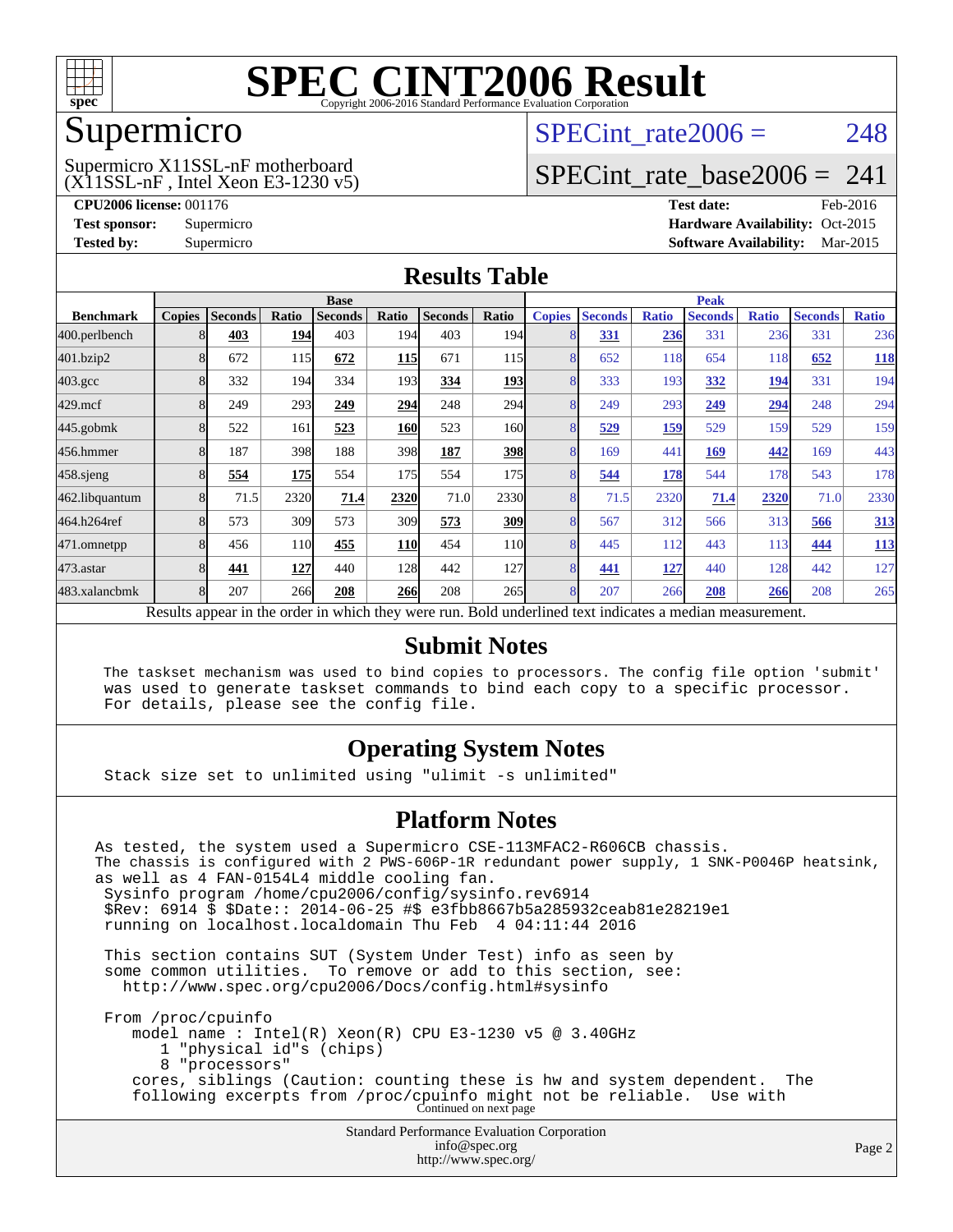

## Supermicro

SPECint rate $2006 = 248$ 

(X11SSL-nF , Intel Xeon E3-1230 v5) Supermicro X11SSL-nF motherboard

[SPECint\\_rate\\_base2006 =](http://www.spec.org/auto/cpu2006/Docs/result-fields.html#SPECintratebase2006)  $241$ 

**[CPU2006 license:](http://www.spec.org/auto/cpu2006/Docs/result-fields.html#CPU2006license)** 001176 **[Test date:](http://www.spec.org/auto/cpu2006/Docs/result-fields.html#Testdate)** Feb-2016 **[Test sponsor:](http://www.spec.org/auto/cpu2006/Docs/result-fields.html#Testsponsor)** Supermicro Supermicro **[Hardware Availability:](http://www.spec.org/auto/cpu2006/Docs/result-fields.html#HardwareAvailability)** Oct-2015 **[Tested by:](http://www.spec.org/auto/cpu2006/Docs/result-fields.html#Testedby)** Supermicro **Supermicro [Software Availability:](http://www.spec.org/auto/cpu2006/Docs/result-fields.html#SoftwareAvailability)** Mar-2015

#### **[Platform Notes \(Continued\)](http://www.spec.org/auto/cpu2006/Docs/result-fields.html#PlatformNotes)**

 caution.) cpu cores : 4 siblings : 8 physical 0: cores 0 1 2 3 cache size : 8192 KB From /proc/meminfo MemTotal: 65630544 kB HugePages\_Total: 0<br>Hugepagesize: 2048 kB Hugepagesize: From /etc/\*release\* /etc/\*version\* os-release: NAME="Red Hat Enterprise Linux Server" VERSION="7.1 (Maipo)" ID="rhel" ID\_LIKE="fedora" VERSION\_ID="7.1" PRETTY\_NAME="Red Hat Enterprise Linux Server 7.1 (Maipo)" ANSI\_COLOR="0;31" CPE\_NAME="cpe:/o:redhat:enterprise\_linux:7.1:GA:server" redhat-release: Red Hat Enterprise Linux Server release 7.1 (Maipo) system-release: Red Hat Enterprise Linux Server release 7.1 (Maipo) system-release-cpe: cpe:/o:redhat:enterprise\_linux:7.1:ga:server uname -a: Linux localhost.localdomain 3.10.0-229.el7.x86\_64 #1 SMP Thu Jan 29 18:37:38 EST 2015 x86\_64 x86\_64 x86\_64 GNU/Linux run-level 3 Feb 3 23:40 SPEC is set to: /home/cpu2006 Filesystem Type Size Used Avail Use% Mounted on  $/$ dev/mapper/rhel-home xfs Additional information from dmidecode: Warning: Use caution when you interpret this section. The 'dmidecode' program reads system data which is "intended to allow hardware to be accurately determined", but the intent may not be met, as there are frequent changes to hardware, firmware, and the "DMTF SMBIOS" standard. BIOS American Megatrends Inc. 1.0a 12/25/2015 Memory: 4x Samsung M391A2K43BB1-CPB 16 GB 2 rank 2133 MHz (End of data from sysinfo program)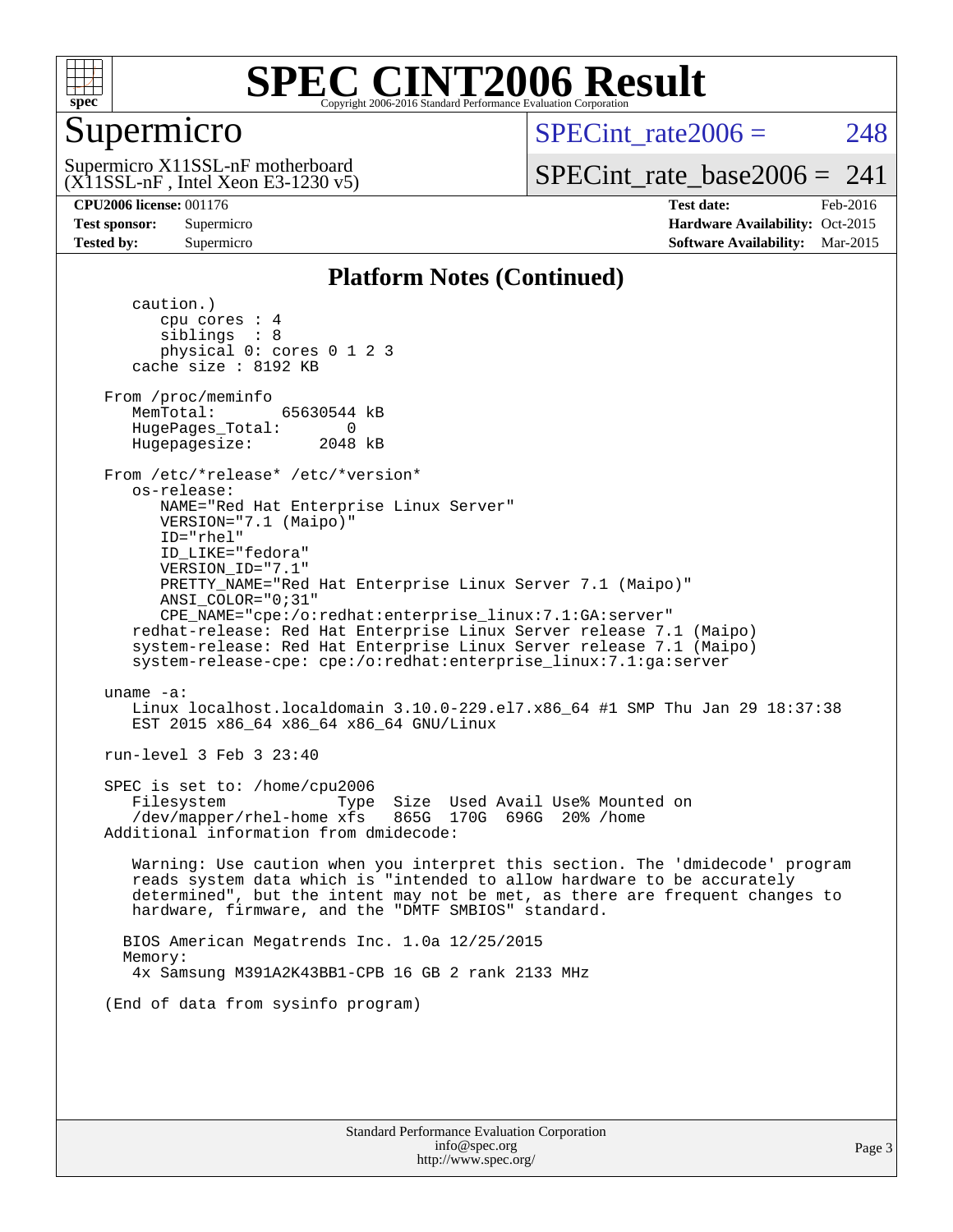

## Supermicro

SPECint rate $2006 = 248$ 

(X11SSL-nF , Intel Xeon E3-1230 v5) Supermicro X11SSL-nF motherboard

SPECint rate base2006 =  $241$ 

**[CPU2006 license:](http://www.spec.org/auto/cpu2006/Docs/result-fields.html#CPU2006license)** 001176 **[Test date:](http://www.spec.org/auto/cpu2006/Docs/result-fields.html#Testdate)** Feb-2016 **[Test sponsor:](http://www.spec.org/auto/cpu2006/Docs/result-fields.html#Testsponsor)** Supermicro Supermicro **[Hardware Availability:](http://www.spec.org/auto/cpu2006/Docs/result-fields.html#HardwareAvailability)** Oct-2015 **[Tested by:](http://www.spec.org/auto/cpu2006/Docs/result-fields.html#Testedby)** Supermicro **Supermicro [Software Availability:](http://www.spec.org/auto/cpu2006/Docs/result-fields.html#SoftwareAvailability)** Mar-2015

#### **[General Notes](http://www.spec.org/auto/cpu2006/Docs/result-fields.html#GeneralNotes)**

Environment variables set by runspec before the start of the run: LD LIBRARY PATH = "/home/cpu2006/libs/32:/home/cpu2006/libs/64:/home/cpu2006/sh"

 Binaries compiled on a system with 1x Core i5-4670K CPU + 16GB memory using RedHat EL 7.0 Transparent Huge Pages enabled with: echo always > /sys/kernel/mm/transparent\_hugepage/enabled

### **[Base Compiler Invocation](http://www.spec.org/auto/cpu2006/Docs/result-fields.html#BaseCompilerInvocation)**

[C benchmarks](http://www.spec.org/auto/cpu2006/Docs/result-fields.html#Cbenchmarks):

[icc -m32 -L/opt/intel/composer\\_xe\\_2015/lib/ia32](http://www.spec.org/cpu2006/results/res2016q1/cpu2006-20160222-39042.flags.html#user_CCbase_intel_icc_011b86df29f8c679b747245588698a4d)

[C++ benchmarks:](http://www.spec.org/auto/cpu2006/Docs/result-fields.html#CXXbenchmarks)

[icpc -m32 -L/opt/intel/composer\\_xe\\_2015/lib/ia32](http://www.spec.org/cpu2006/results/res2016q1/cpu2006-20160222-39042.flags.html#user_CXXbase_intel_icpc_c2c99686a1a582c3e0de0b4806b02cea)

### **[Base Portability Flags](http://www.spec.org/auto/cpu2006/Docs/result-fields.html#BasePortabilityFlags)**

 400.perlbench: [-DSPEC\\_CPU\\_LINUX\\_IA32](http://www.spec.org/cpu2006/results/res2016q1/cpu2006-20160222-39042.flags.html#b400.perlbench_baseCPORTABILITY_DSPEC_CPU_LINUX_IA32) 462.libquantum: [-DSPEC\\_CPU\\_LINUX](http://www.spec.org/cpu2006/results/res2016q1/cpu2006-20160222-39042.flags.html#b462.libquantum_baseCPORTABILITY_DSPEC_CPU_LINUX) 483.xalancbmk: [-DSPEC\\_CPU\\_LINUX](http://www.spec.org/cpu2006/results/res2016q1/cpu2006-20160222-39042.flags.html#b483.xalancbmk_baseCXXPORTABILITY_DSPEC_CPU_LINUX)

#### **[Base Optimization Flags](http://www.spec.org/auto/cpu2006/Docs/result-fields.html#BaseOptimizationFlags)**

[C benchmarks](http://www.spec.org/auto/cpu2006/Docs/result-fields.html#Cbenchmarks):

[-xCORE-AVX2](http://www.spec.org/cpu2006/results/res2016q1/cpu2006-20160222-39042.flags.html#user_CCbase_f-xAVX2_5f5fc0cbe2c9f62c816d3e45806c70d7) [-ipo](http://www.spec.org/cpu2006/results/res2016q1/cpu2006-20160222-39042.flags.html#user_CCbase_f-ipo) [-O3](http://www.spec.org/cpu2006/results/res2016q1/cpu2006-20160222-39042.flags.html#user_CCbase_f-O3) [-no-prec-div](http://www.spec.org/cpu2006/results/res2016q1/cpu2006-20160222-39042.flags.html#user_CCbase_f-no-prec-div) [-opt-prefetch](http://www.spec.org/cpu2006/results/res2016q1/cpu2006-20160222-39042.flags.html#user_CCbase_f-opt-prefetch) [-opt-mem-layout-trans=3](http://www.spec.org/cpu2006/results/res2016q1/cpu2006-20160222-39042.flags.html#user_CCbase_f-opt-mem-layout-trans_a7b82ad4bd7abf52556d4961a2ae94d5)

[C++ benchmarks:](http://www.spec.org/auto/cpu2006/Docs/result-fields.html#CXXbenchmarks)

[-xCORE-AVX2](http://www.spec.org/cpu2006/results/res2016q1/cpu2006-20160222-39042.flags.html#user_CXXbase_f-xAVX2_5f5fc0cbe2c9f62c816d3e45806c70d7) [-ipo](http://www.spec.org/cpu2006/results/res2016q1/cpu2006-20160222-39042.flags.html#user_CXXbase_f-ipo) [-O3](http://www.spec.org/cpu2006/results/res2016q1/cpu2006-20160222-39042.flags.html#user_CXXbase_f-O3) [-no-prec-div](http://www.spec.org/cpu2006/results/res2016q1/cpu2006-20160222-39042.flags.html#user_CXXbase_f-no-prec-div) [-opt-prefetch](http://www.spec.org/cpu2006/results/res2016q1/cpu2006-20160222-39042.flags.html#user_CXXbase_f-opt-prefetch) [-opt-mem-layout-trans=3](http://www.spec.org/cpu2006/results/res2016q1/cpu2006-20160222-39042.flags.html#user_CXXbase_f-opt-mem-layout-trans_a7b82ad4bd7abf52556d4961a2ae94d5) [-Wl,-z,muldefs](http://www.spec.org/cpu2006/results/res2016q1/cpu2006-20160222-39042.flags.html#user_CXXbase_link_force_multiple1_74079c344b956b9658436fd1b6dd3a8a) [-L/sh -lsmartheap](http://www.spec.org/cpu2006/results/res2016q1/cpu2006-20160222-39042.flags.html#user_CXXbase_SmartHeap_32f6c82aa1ed9c52345d30cf6e4a0499)

#### **[Base Other Flags](http://www.spec.org/auto/cpu2006/Docs/result-fields.html#BaseOtherFlags)**

[C benchmarks](http://www.spec.org/auto/cpu2006/Docs/result-fields.html#Cbenchmarks):

403.gcc: [-Dalloca=\\_alloca](http://www.spec.org/cpu2006/results/res2016q1/cpu2006-20160222-39042.flags.html#b403.gcc_baseEXTRA_CFLAGS_Dalloca_be3056838c12de2578596ca5467af7f3)

#### **[Peak Compiler Invocation](http://www.spec.org/auto/cpu2006/Docs/result-fields.html#PeakCompilerInvocation)**

[C benchmarks \(except as noted below\)](http://www.spec.org/auto/cpu2006/Docs/result-fields.html#Cbenchmarksexceptasnotedbelow):

[icc -m32 -L/opt/intel/composer\\_xe\\_2015/lib/ia32](http://www.spec.org/cpu2006/results/res2016q1/cpu2006-20160222-39042.flags.html#user_CCpeak_intel_icc_011b86df29f8c679b747245588698a4d)

Continued on next page

Standard Performance Evaluation Corporation [info@spec.org](mailto:info@spec.org) <http://www.spec.org/>

Page 4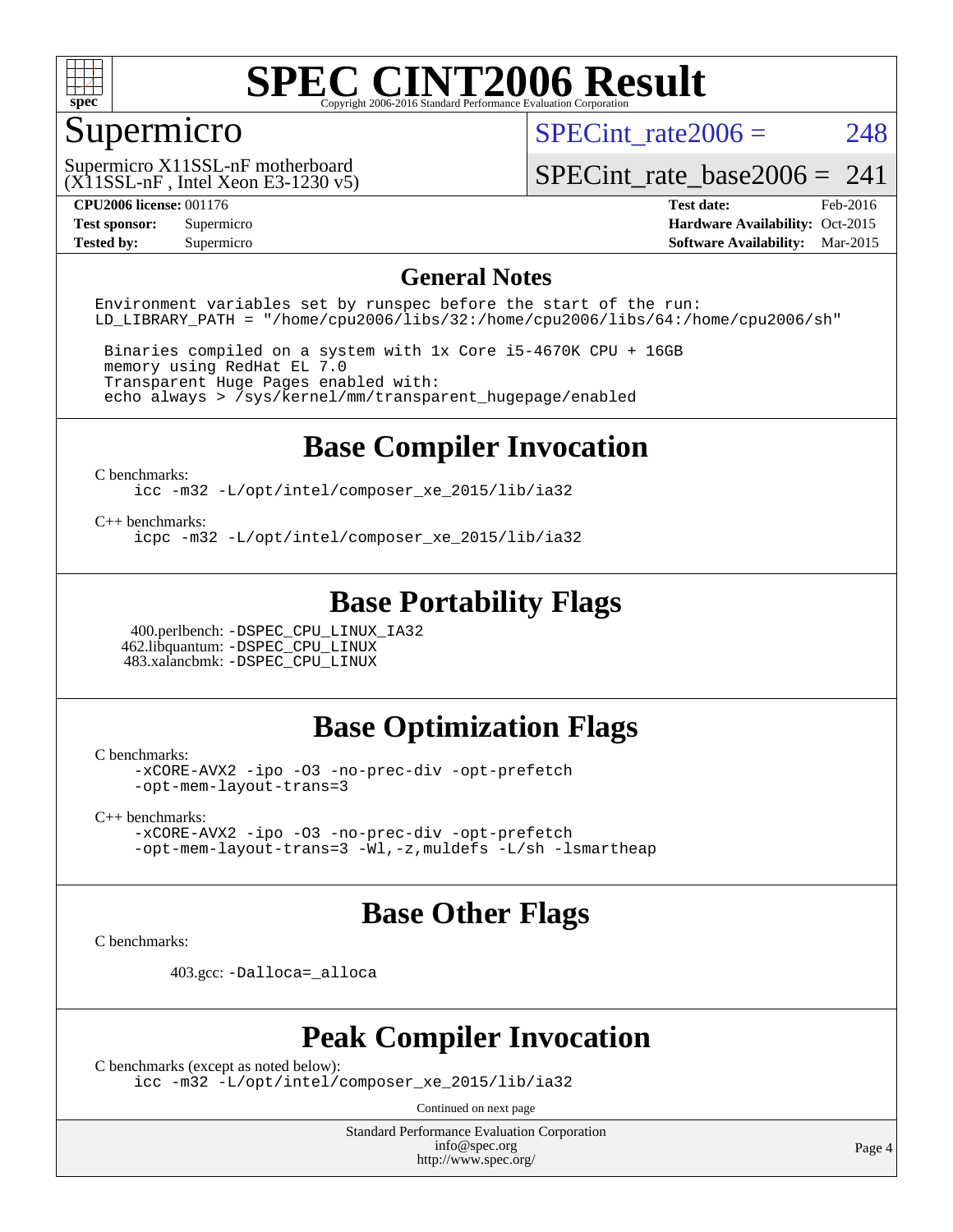

### Supermicro

SPECint rate $2006 = 248$ 

(X11SSL-nF , Intel Xeon E3-1230 v5) Supermicro X11SSL-nF motherboard

SPECint rate base2006 =  $241$ 

**[CPU2006 license:](http://www.spec.org/auto/cpu2006/Docs/result-fields.html#CPU2006license)** 001176 **[Test date:](http://www.spec.org/auto/cpu2006/Docs/result-fields.html#Testdate)** Feb-2016 **[Test sponsor:](http://www.spec.org/auto/cpu2006/Docs/result-fields.html#Testsponsor)** Supermicro Supermicro **[Hardware Availability:](http://www.spec.org/auto/cpu2006/Docs/result-fields.html#HardwareAvailability)** Oct-2015 **[Tested by:](http://www.spec.org/auto/cpu2006/Docs/result-fields.html#Testedby)** Supermicro **Supermicro [Software Availability:](http://www.spec.org/auto/cpu2006/Docs/result-fields.html#SoftwareAvailability)** Mar-2015

## **[Peak Compiler Invocation \(Continued\)](http://www.spec.org/auto/cpu2006/Docs/result-fields.html#PeakCompilerInvocation)**

400.perlbench: [icc -m64](http://www.spec.org/cpu2006/results/res2016q1/cpu2006-20160222-39042.flags.html#user_peakCCLD400_perlbench_intel_icc_64bit_bda6cc9af1fdbb0edc3795bac97ada53)

401.bzip2: [icc -m64](http://www.spec.org/cpu2006/results/res2016q1/cpu2006-20160222-39042.flags.html#user_peakCCLD401_bzip2_intel_icc_64bit_bda6cc9af1fdbb0edc3795bac97ada53)

456.hmmer: [icc -m64](http://www.spec.org/cpu2006/results/res2016q1/cpu2006-20160222-39042.flags.html#user_peakCCLD456_hmmer_intel_icc_64bit_bda6cc9af1fdbb0edc3795bac97ada53)

458.sjeng: [icc -m64](http://www.spec.org/cpu2006/results/res2016q1/cpu2006-20160222-39042.flags.html#user_peakCCLD458_sjeng_intel_icc_64bit_bda6cc9af1fdbb0edc3795bac97ada53)

[C++ benchmarks:](http://www.spec.org/auto/cpu2006/Docs/result-fields.html#CXXbenchmarks)

[icpc -m32 -L/opt/intel/composer\\_xe\\_2015/lib/ia32](http://www.spec.org/cpu2006/results/res2016q1/cpu2006-20160222-39042.flags.html#user_CXXpeak_intel_icpc_c2c99686a1a582c3e0de0b4806b02cea)

#### **[Peak Portability Flags](http://www.spec.org/auto/cpu2006/Docs/result-fields.html#PeakPortabilityFlags)**

 400.perlbench: [-DSPEC\\_CPU\\_LP64](http://www.spec.org/cpu2006/results/res2016q1/cpu2006-20160222-39042.flags.html#b400.perlbench_peakCPORTABILITY_DSPEC_CPU_LP64) [-DSPEC\\_CPU\\_LINUX\\_X64](http://www.spec.org/cpu2006/results/res2016q1/cpu2006-20160222-39042.flags.html#b400.perlbench_peakCPORTABILITY_DSPEC_CPU_LINUX_X64) 401.bzip2: [-DSPEC\\_CPU\\_LP64](http://www.spec.org/cpu2006/results/res2016q1/cpu2006-20160222-39042.flags.html#suite_peakCPORTABILITY401_bzip2_DSPEC_CPU_LP64) 456.hmmer: [-DSPEC\\_CPU\\_LP64](http://www.spec.org/cpu2006/results/res2016q1/cpu2006-20160222-39042.flags.html#suite_peakCPORTABILITY456_hmmer_DSPEC_CPU_LP64) 458.sjeng: [-DSPEC\\_CPU\\_LP64](http://www.spec.org/cpu2006/results/res2016q1/cpu2006-20160222-39042.flags.html#suite_peakCPORTABILITY458_sjeng_DSPEC_CPU_LP64) 462.libquantum: [-DSPEC\\_CPU\\_LINUX](http://www.spec.org/cpu2006/results/res2016q1/cpu2006-20160222-39042.flags.html#b462.libquantum_peakCPORTABILITY_DSPEC_CPU_LINUX) 483.xalancbmk: [-DSPEC\\_CPU\\_LINUX](http://www.spec.org/cpu2006/results/res2016q1/cpu2006-20160222-39042.flags.html#b483.xalancbmk_peakCXXPORTABILITY_DSPEC_CPU_LINUX)

## **[Peak Optimization Flags](http://www.spec.org/auto/cpu2006/Docs/result-fields.html#PeakOptimizationFlags)**

[C benchmarks](http://www.spec.org/auto/cpu2006/Docs/result-fields.html#Cbenchmarks):

 400.perlbench: [-xCORE-AVX2](http://www.spec.org/cpu2006/results/res2016q1/cpu2006-20160222-39042.flags.html#user_peakPASS2_CFLAGSPASS2_LDCFLAGS400_perlbench_f-xAVX2_5f5fc0cbe2c9f62c816d3e45806c70d7)(pass 2) [-prof-gen](http://www.spec.org/cpu2006/results/res2016q1/cpu2006-20160222-39042.flags.html#user_peakPASS1_CFLAGSPASS1_LDCFLAGS400_perlbench_prof_gen_e43856698f6ca7b7e442dfd80e94a8fc)(pass 1) [-ipo](http://www.spec.org/cpu2006/results/res2016q1/cpu2006-20160222-39042.flags.html#user_peakPASS2_CFLAGSPASS2_LDCFLAGS400_perlbench_f-ipo)(pass 2) [-O3](http://www.spec.org/cpu2006/results/res2016q1/cpu2006-20160222-39042.flags.html#user_peakPASS2_CFLAGSPASS2_LDCFLAGS400_perlbench_f-O3)(pass 2) [-no-prec-div](http://www.spec.org/cpu2006/results/res2016q1/cpu2006-20160222-39042.flags.html#user_peakPASS2_CFLAGSPASS2_LDCFLAGS400_perlbench_f-no-prec-div)(pass 2) [-prof-use](http://www.spec.org/cpu2006/results/res2016q1/cpu2006-20160222-39042.flags.html#user_peakPASS2_CFLAGSPASS2_LDCFLAGS400_perlbench_prof_use_bccf7792157ff70d64e32fe3e1250b55)(pass 2) [-auto-ilp32](http://www.spec.org/cpu2006/results/res2016q1/cpu2006-20160222-39042.flags.html#user_peakCOPTIMIZE400_perlbench_f-auto-ilp32) 401.bzip2: [-xCORE-AVX2](http://www.spec.org/cpu2006/results/res2016q1/cpu2006-20160222-39042.flags.html#user_peakPASS2_CFLAGSPASS2_LDCFLAGS401_bzip2_f-xAVX2_5f5fc0cbe2c9f62c816d3e45806c70d7)(pass 2) [-prof-gen](http://www.spec.org/cpu2006/results/res2016q1/cpu2006-20160222-39042.flags.html#user_peakPASS1_CFLAGSPASS1_LDCFLAGS401_bzip2_prof_gen_e43856698f6ca7b7e442dfd80e94a8fc)(pass 1) [-ipo](http://www.spec.org/cpu2006/results/res2016q1/cpu2006-20160222-39042.flags.html#user_peakPASS2_CFLAGSPASS2_LDCFLAGS401_bzip2_f-ipo)(pass 2) [-O3](http://www.spec.org/cpu2006/results/res2016q1/cpu2006-20160222-39042.flags.html#user_peakPASS2_CFLAGSPASS2_LDCFLAGS401_bzip2_f-O3)(pass 2) [-no-prec-div](http://www.spec.org/cpu2006/results/res2016q1/cpu2006-20160222-39042.flags.html#user_peakPASS2_CFLAGSPASS2_LDCFLAGS401_bzip2_f-no-prec-div)(pass 2) [-prof-use](http://www.spec.org/cpu2006/results/res2016q1/cpu2006-20160222-39042.flags.html#user_peakPASS2_CFLAGSPASS2_LDCFLAGS401_bzip2_prof_use_bccf7792157ff70d64e32fe3e1250b55)(pass 2) [-opt-prefetch](http://www.spec.org/cpu2006/results/res2016q1/cpu2006-20160222-39042.flags.html#user_peakCOPTIMIZE401_bzip2_f-opt-prefetch) [-auto-ilp32](http://www.spec.org/cpu2006/results/res2016q1/cpu2006-20160222-39042.flags.html#user_peakCOPTIMIZE401_bzip2_f-auto-ilp32) [-ansi-alias](http://www.spec.org/cpu2006/results/res2016q1/cpu2006-20160222-39042.flags.html#user_peakCOPTIMIZE401_bzip2_f-ansi-alias) 403.gcc: [-xCORE-AVX2](http://www.spec.org/cpu2006/results/res2016q1/cpu2006-20160222-39042.flags.html#user_peakCOPTIMIZE403_gcc_f-xAVX2_5f5fc0cbe2c9f62c816d3e45806c70d7) [-ipo](http://www.spec.org/cpu2006/results/res2016q1/cpu2006-20160222-39042.flags.html#user_peakCOPTIMIZE403_gcc_f-ipo) [-O3](http://www.spec.org/cpu2006/results/res2016q1/cpu2006-20160222-39042.flags.html#user_peakCOPTIMIZE403_gcc_f-O3) [-no-prec-div](http://www.spec.org/cpu2006/results/res2016q1/cpu2006-20160222-39042.flags.html#user_peakCOPTIMIZE403_gcc_f-no-prec-div)  $429$ .mcf: basepeak = yes 445.gobmk: [-xCORE-AVX2](http://www.spec.org/cpu2006/results/res2016q1/cpu2006-20160222-39042.flags.html#user_peakPASS2_CFLAGSPASS2_LDCFLAGS445_gobmk_f-xAVX2_5f5fc0cbe2c9f62c816d3e45806c70d7)(pass 2) [-prof-gen](http://www.spec.org/cpu2006/results/res2016q1/cpu2006-20160222-39042.flags.html#user_peakPASS1_CFLAGSPASS1_LDCFLAGS445_gobmk_prof_gen_e43856698f6ca7b7e442dfd80e94a8fc)(pass 1) [-prof-use](http://www.spec.org/cpu2006/results/res2016q1/cpu2006-20160222-39042.flags.html#user_peakPASS2_CFLAGSPASS2_LDCFLAGS445_gobmk_prof_use_bccf7792157ff70d64e32fe3e1250b55)(pass 2) [-ansi-alias](http://www.spec.org/cpu2006/results/res2016q1/cpu2006-20160222-39042.flags.html#user_peakCOPTIMIZE445_gobmk_f-ansi-alias) [-opt-mem-layout-trans=3](http://www.spec.org/cpu2006/results/res2016q1/cpu2006-20160222-39042.flags.html#user_peakCOPTIMIZE445_gobmk_f-opt-mem-layout-trans_a7b82ad4bd7abf52556d4961a2ae94d5) 456.hmmer: [-xCORE-AVX2](http://www.spec.org/cpu2006/results/res2016q1/cpu2006-20160222-39042.flags.html#user_peakCOPTIMIZE456_hmmer_f-xAVX2_5f5fc0cbe2c9f62c816d3e45806c70d7) [-ipo](http://www.spec.org/cpu2006/results/res2016q1/cpu2006-20160222-39042.flags.html#user_peakCOPTIMIZE456_hmmer_f-ipo) [-O3](http://www.spec.org/cpu2006/results/res2016q1/cpu2006-20160222-39042.flags.html#user_peakCOPTIMIZE456_hmmer_f-O3) [-no-prec-div](http://www.spec.org/cpu2006/results/res2016q1/cpu2006-20160222-39042.flags.html#user_peakCOPTIMIZE456_hmmer_f-no-prec-div) [-unroll2](http://www.spec.org/cpu2006/results/res2016q1/cpu2006-20160222-39042.flags.html#user_peakCOPTIMIZE456_hmmer_f-unroll_784dae83bebfb236979b41d2422d7ec2) [-auto-ilp32](http://www.spec.org/cpu2006/results/res2016q1/cpu2006-20160222-39042.flags.html#user_peakCOPTIMIZE456_hmmer_f-auto-ilp32) 458.sjeng: [-xCORE-AVX2](http://www.spec.org/cpu2006/results/res2016q1/cpu2006-20160222-39042.flags.html#user_peakPASS2_CFLAGSPASS2_LDCFLAGS458_sjeng_f-xAVX2_5f5fc0cbe2c9f62c816d3e45806c70d7)(pass 2) [-prof-gen](http://www.spec.org/cpu2006/results/res2016q1/cpu2006-20160222-39042.flags.html#user_peakPASS1_CFLAGSPASS1_LDCFLAGS458_sjeng_prof_gen_e43856698f6ca7b7e442dfd80e94a8fc)(pass 1) [-ipo](http://www.spec.org/cpu2006/results/res2016q1/cpu2006-20160222-39042.flags.html#user_peakPASS2_CFLAGSPASS2_LDCFLAGS458_sjeng_f-ipo)(pass 2) [-O3](http://www.spec.org/cpu2006/results/res2016q1/cpu2006-20160222-39042.flags.html#user_peakPASS2_CFLAGSPASS2_LDCFLAGS458_sjeng_f-O3)(pass 2) [-no-prec-div](http://www.spec.org/cpu2006/results/res2016q1/cpu2006-20160222-39042.flags.html#user_peakPASS2_CFLAGSPASS2_LDCFLAGS458_sjeng_f-no-prec-div)(pass 2) [-prof-use](http://www.spec.org/cpu2006/results/res2016q1/cpu2006-20160222-39042.flags.html#user_peakPASS2_CFLAGSPASS2_LDCFLAGS458_sjeng_prof_use_bccf7792157ff70d64e32fe3e1250b55)(pass 2) [-unroll4](http://www.spec.org/cpu2006/results/res2016q1/cpu2006-20160222-39042.flags.html#user_peakCOPTIMIZE458_sjeng_f-unroll_4e5e4ed65b7fd20bdcd365bec371b81f) [-auto-ilp32](http://www.spec.org/cpu2006/results/res2016q1/cpu2006-20160222-39042.flags.html#user_peakCOPTIMIZE458_sjeng_f-auto-ilp32)

Continued on next page

Standard Performance Evaluation Corporation [info@spec.org](mailto:info@spec.org) <http://www.spec.org/>